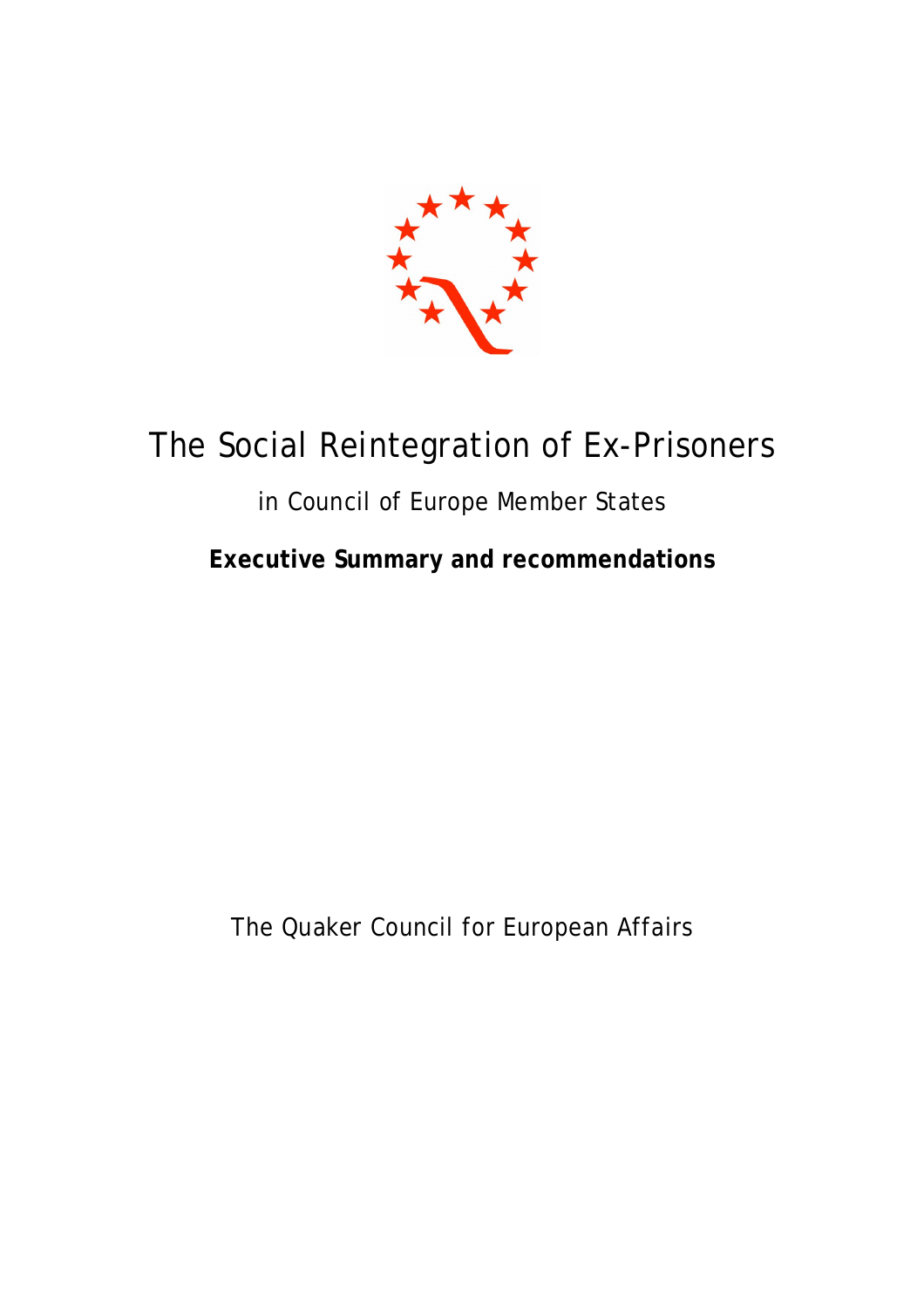#### **Produced by the Quaker Council for European Affairs (QCEA)**

This report was researched and written by Joe Casey and Ben Jarman, and edited by Ben Jarman and Liz Scurfield.

We are indebted to the following people for their feedback on drafts of this report: Rachel Brett, Carolan Goggin and Oliver Robertson of the Quaker United Nations Office, Geneva; Kimmett Edgar and Nicholas McGeorge of Friends World Committee for Consultation; Eka Iakobishvili of the International Harm Reduction Association.

The Quaker Council for European Affairs (QCEA) was founded in 1979 to promote the values of the Religious Society of Friends (Quakers) in the European context. Our purpose is to express a Quaker vision in matters of peace, human rights, and economic justice. QCEA is based in Brussels and is an international, not-for-profit organisation under Belgian Law.

#### **Publication date: May 2011**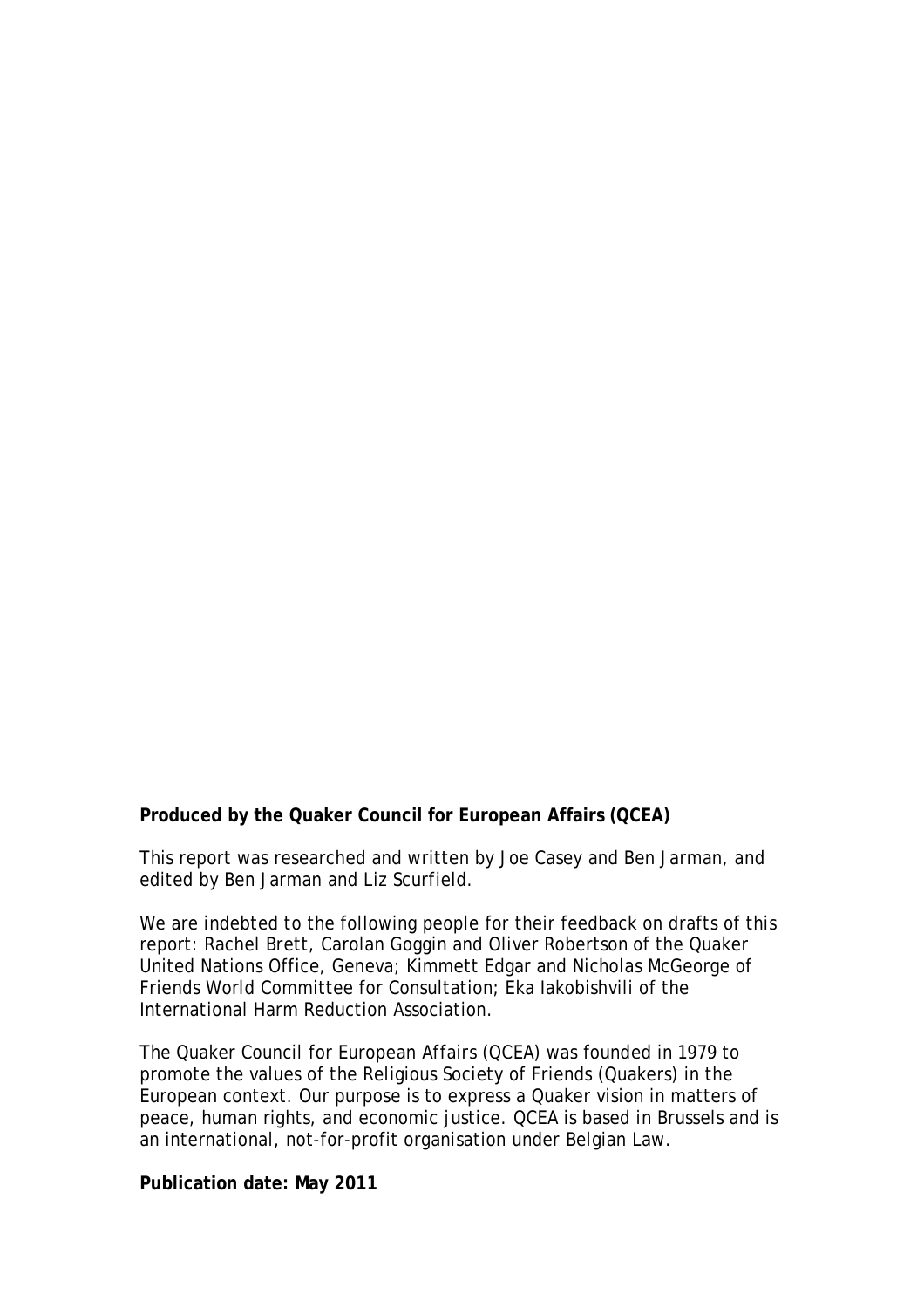# **1 Executive summary and recommendations**

## **1.1 Executive summary**

The Religious Society of Friends (Quakers) has a long history of campaigning for prison and criminal justice reform. Working within this 350-year tradition, the Quaker Council for European Affairs (QCEA) is actively involved in promoting respect for human rights in the way society deals with crime. QCEA carried out extensive research into the conditions of women in prison in member states of the Council of Europe (CoE), in partnership with the Quaker United Nations Office (QUNO) in Geneva, Quaker Peace and Social Witness (QPSW) in the UK and the Friends World Committee for Consultation (FWCC) representatives to the UN Crime Commission in Vienna. The subsequent 2007 QCEA report, *Women in Prison* concluded that whilst in many cases prison sentences do little to reduce the risks of reoffending, the social cost to both prisoners and their families is disproportionately high.<sup>1</sup>

To support this recommendation, QCEA investigated the use of alternative sanctions to imprisonment in CoE member states. The resulting report, published in early 2010, presented a range of alternatives to prison, which 'when implemented and assessed effectively, are often more successful at providing society with a suitable and effective response to crime and more often than not significantly less expensive'.<sup>2</sup>

Nevertheless, QCEA recognises that imprisonment will remain a part of European criminal justice systems, as 'a last resort'<sup>3</sup> to be used where there is a pressing case to control offenders so that they cannot harm others.

We argue in this report that whenever prison is used, it must be rehabilitative. Most offenders sent to prison will eventually be released. It is therefore incumbent on prison systems to invest adequately in rehabilitative programmes, so that prisoners have a better chance of reintegrating into the community after their sentence is finished. Such a policy respects the human rights and human dignity of those who break the law, but this is not the only reason to favour rehabilitation in prison management. An effective rehabilitative prison system can bring financial benefits too. Policing, investigating, and administering criminal justice systems are all expensive, as is imprisonment itself. This is not to mention the negative effects of crime on the community. Justice systems which can successfully rehabilitate offenders will save money and better meet the needs of society, since the alternative (longer and longer sentences) produces an unsustainable

 1 Wetton, C. & Sprackett, J., *Women in Prison: A Review of the Conditions in Member States of the Council of Europe*, February 2007 [online], accessed 2 February 2011, available at

http://www.quaker.org/qcea/prison/Final%20Report%20Part1.pdf 2 Loffman, M.and Morten, F., *Investigating Alternatives to Imprisonment*, Quaker Council for European Affairs, January 2010 [online], accessed 2 February 2011, available at

http://www.quaker.org/qcea/prison/Alternatives%20to%20Imprisonment.pdf, p. 98 3 Council of Europe, *Recommendation Rec(2006) 2 of the Committee of Ministers to member states on the European Prison Rules*, adopted 11 January 2006 [online], accessed on 1 March 2010, available at https://wcd.coe.int/viewdoc.jsp?id=955747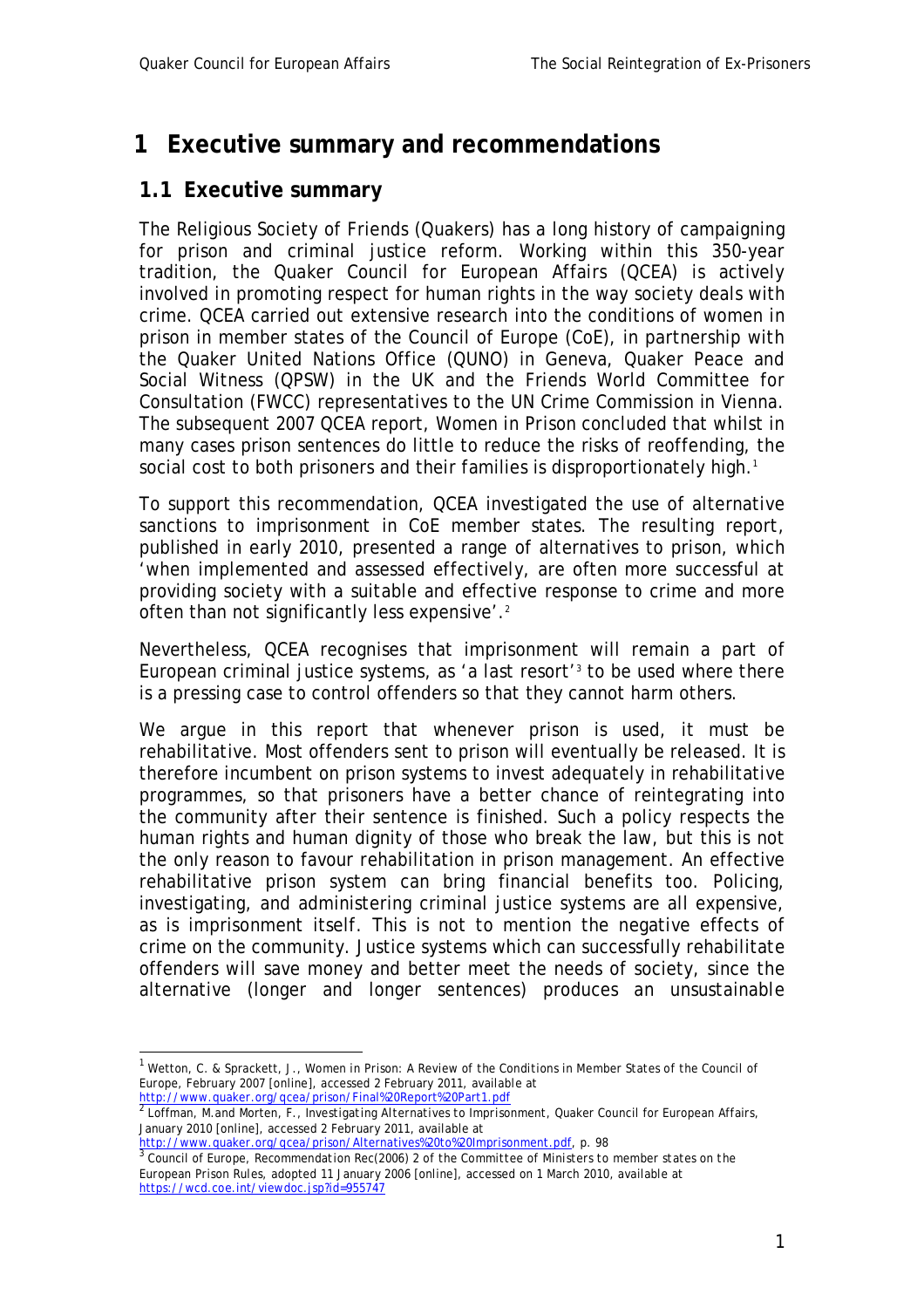solution. These issues are explored in Chapter 3 followed by a short outline of how we have compiled the evidence used in this report in Chapter 4.

There are many challenges to meet in making a rehabilitative prison system work. Among them is prison overcrowding. This problem is analysed in Chapter 5. Overcrowded prisons strain the resources invested in them and achieve less success in rehabilitating prisoners, because they are reduced to 'coping' rather than fulfilling their primary, rehabilitative function.

Another challenge is ensuring that prisoners' transition after their sentence is properly managed. This involves a balance between managing exoffenders and the crucially important goal of connecting them to services and opportunities (such as housing and employment) that will lend stability after the initial shock of leaving the regimented, structured life of prison. These need not be mutually exclusive goals. The role that probation services can play is explored in Chapter 6.

Prisons must also understand and address the factors that, in many cases, drive criminal behaviour. Rehabilitation programmes for alcohol and drug addiction are vital in this regard as are programmes that aim to help prisoners understand the motivations and reasons for their crimes. Policy and best practice in alcohol and drug rehabilitation, and in sex-offender rehabilitation, are surveyed in Chapters 7 and 8.

Yet the main challenge for prisoners remains how they will readapt to life in the community after their release. Preparation for this should begin immediately after their admission to prison. This is a huge adjustment for the prisoner and their families to make, especially after a longer sentence, and one where a number of factors come into play. Education (Chapter 9) is vital; if successfully completed it can have benefits both by offering prisoners employment skills they may not have had before and by allowing prisoners a different perspective on their lives. Preparation and support for prisoners to help them with the search for housing and employment are also important, as is the availability of training to improve their financial skills and thereby plan for the financial uncertainty and period of unemployment that may follow release. Current policies and best practice in these areas are explored in Chapter 10. Prisons should also try as far as possible to ensure that prisoners are able to stay in close touch with their families. Families provide the kind of motivation and support that official agencies simply cannot, and prison administrations must therefore make sure that they do not break family ties. This theme is explored in Chapter 11.

Chapter 12 argues for the inclusion of prisoners in society more generally by arguing for the ending of blanket bans on prisoner voting. Finally, Chapter 13 makes the case for greater use of Restorative justice practices within and alongside the existing criminal justice system. Restorative justice aims to deal with conflicts (in this case, those caused by crime) by helping those affected explore the harm done and how it might be repaired. Such interventions may not be suitable in all cases and must be done with the consent of the individuals concerned, but have been shown to powerfully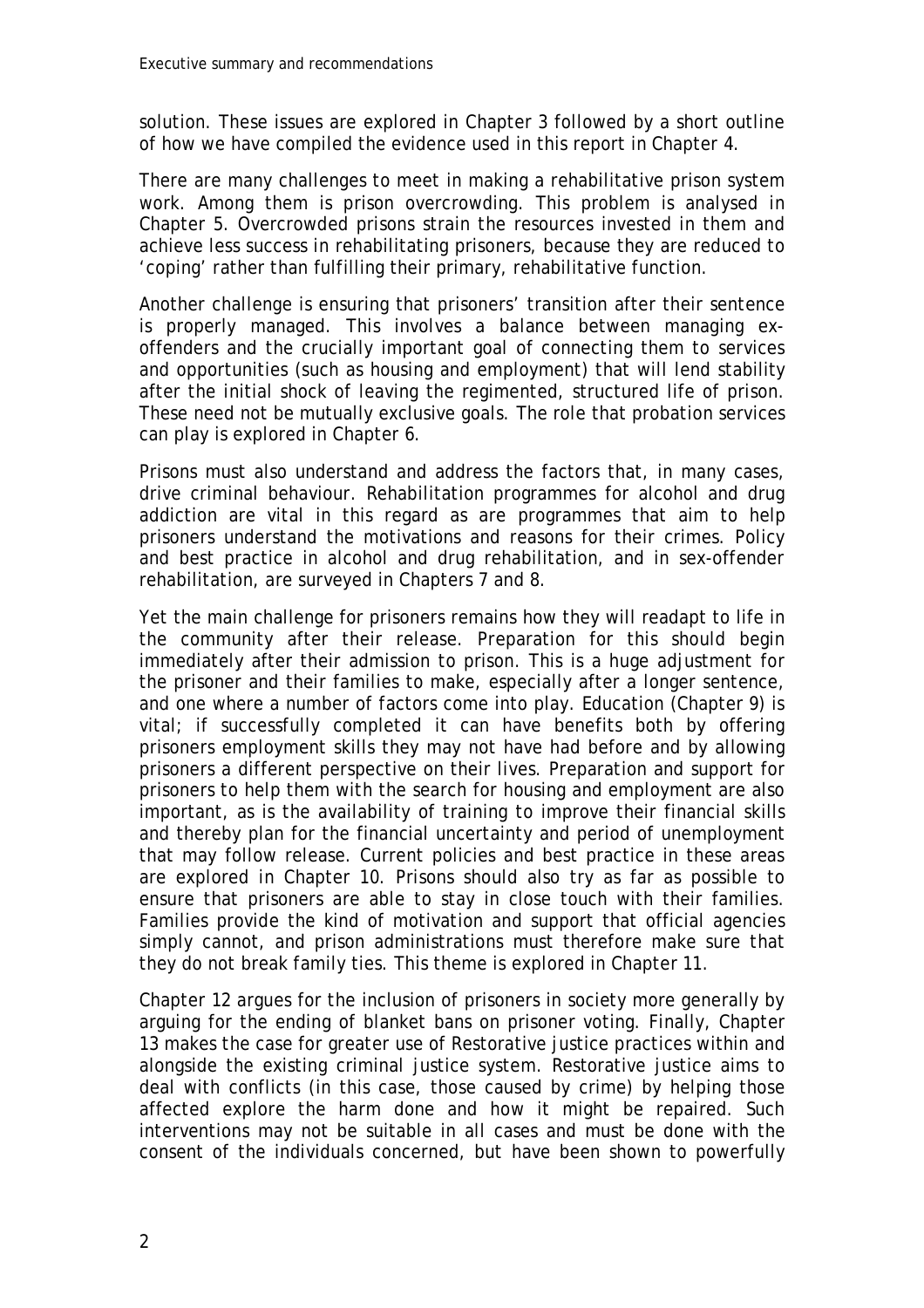affect both offenders' and victims' perspectives on crimes. They work because they address the individual needs and issues caused by crime.

At the core of all these issues and approaches is the fact that prisoners, for all that they may have committed acts that society disapproves of or even abhors, remain individual people, and they remain members of the wider community. If law-abiding behaviour arises out of respect or consideration for other members of our community, then dealing with crime solely by excluding its perpetrators from the same community that desires their future respect and consideration is unlikely to work. Continuing to exclude them after their release from prison merely exacerbates the problem, as does allowing prisons to become so overcrowded that prison staff cannot know or address the individual needs of prisoners. Proponents of an evermore punitive prison policy must confront this uncomfortable truth.

There is no 'catch-all' solution to criminality and the policies and practices described in this report will not all apply to all offenders. However, exploration of best practice is worthwhile. Such practices, combined with a realistic policy on sentencing and prison population, may allow prisons to become genuinely rehabilitative. In so doing, prisons could be made to serve better the society that invests so heavily in them.

### **1.2 Chapter summaries and recommendations**

#### **Chapter 6: Probation services and reintegration**

Probation, which historically has been focused primarily on rehabilitation, is increasingly having contradictory aims of control and supervision imposed on it by the confused priorities of criminal justice systems. Probation systems fulfil a wide range of functions in different states, but most systems combine some form of punitive/controlling supervision with some form of rehabilitative support. Recent best practice by probation services around Europe suggests that assistance, advice and services, especially those that link the prisoner to a wider support network and to employment, help prisoners reintegrate. Such advice and support has the potential to reduce reoffending. Probation supervision is being used with a wide range of offenders in CoE member states. Probation services have a good deal of freedom to decide how to supervise offenders.

- 1. Member states should ensure that:
	- a. they collect statistics cross-referencing the use of different supervision measures with reoffending rates, so that the success of particular interventions can be measured
	- b. probation supervision of ex-prisoners is planned so that rehabilitation is at least as important as their control and supervision
	- c. probation services (or those supervising prisoner release) have a legal duty to refer their clients to advice services covering practical matters such as housing, access to financial services, and finding employment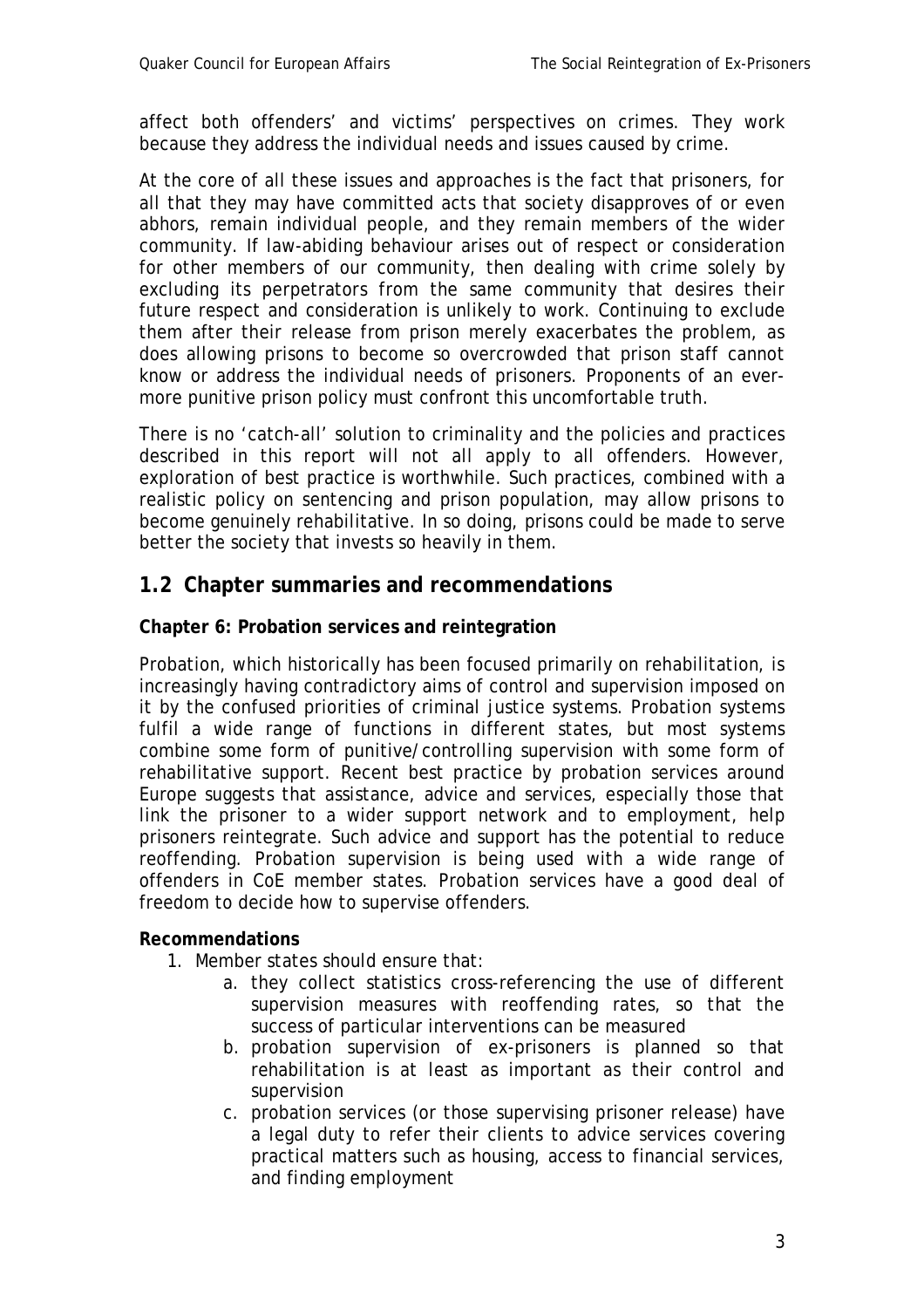- d. they consider applying more liberal conditions regarding parole and probation supervision in the case of women prisoners (especially mothers), in line with a gender-sensitive prison management policy
- e. probation services (or those supervising prisoner release) involve their clients' families in planning and decision-making relating to their release<sup>4</sup>
- f. probation services review whether the reintegration services provided to women prisoners are sensitive to the specific health and other needs of women
- g. all prisoners have an automatic right to request such input from probation services, regardless of whether their supervision by probation services is compulsory or not
- h. they consider the use of ex-offenders (who have reintegrated) as counsellors, mentors or advisers for others who are newly released
- i. options such as open prisons and halfway houses are used to the maximum possible extent for women prisoners.
- 2. Member states should take seriously the need to engage wider support in reintegrating prisoners into society. In particular:
	- a. employers should be offered incentives to employ released prisoners, for example by waiving employers' social security payments for a period of time
	- b. greater involvement by the private sector and charities should be sought in providing work placements and work experience for prisoners nearing their release.

### **Chapter 7: Drug and alcohol rehabilitation**

Drug dependence is a significant factor driving much criminality, both because of the expense of feeding a drug addiction and the difficulty of integrating in normal community life if that addiction reaches acute proportions. The relationship between alcohol misuse and criminality is less commented on, but alcohol is thought to be a factor in much violent crime. Harmful dependence on drugs and alcohol are therefore problems that prisons, if they are to be rehabilitative, should address. However, it must be remembered at all times that prison is an inappropriate environment in which to address drug dependence *per se;* non-custodial forms of treatment should be used except where it is absolutely necessary to imprison offenders. Prison must never be used merely to punish drug addiction, which should primarily be seen as a healthcare problem.

Where there is a compelling argument to imprison offenders who also happen to be dependent on drugs or alcohol, addiction programmes in prison must be available on the same basis as outside. Prisons in all member states that responded to our questionnaire offer prisoners drug addiction treatment. Most also offer alcohol addiction programmes, though provision in this area is less consistent. However, the success of both types of

 4 This matter is dealt with in more detail in Chapter **Error! Reference source not found.**.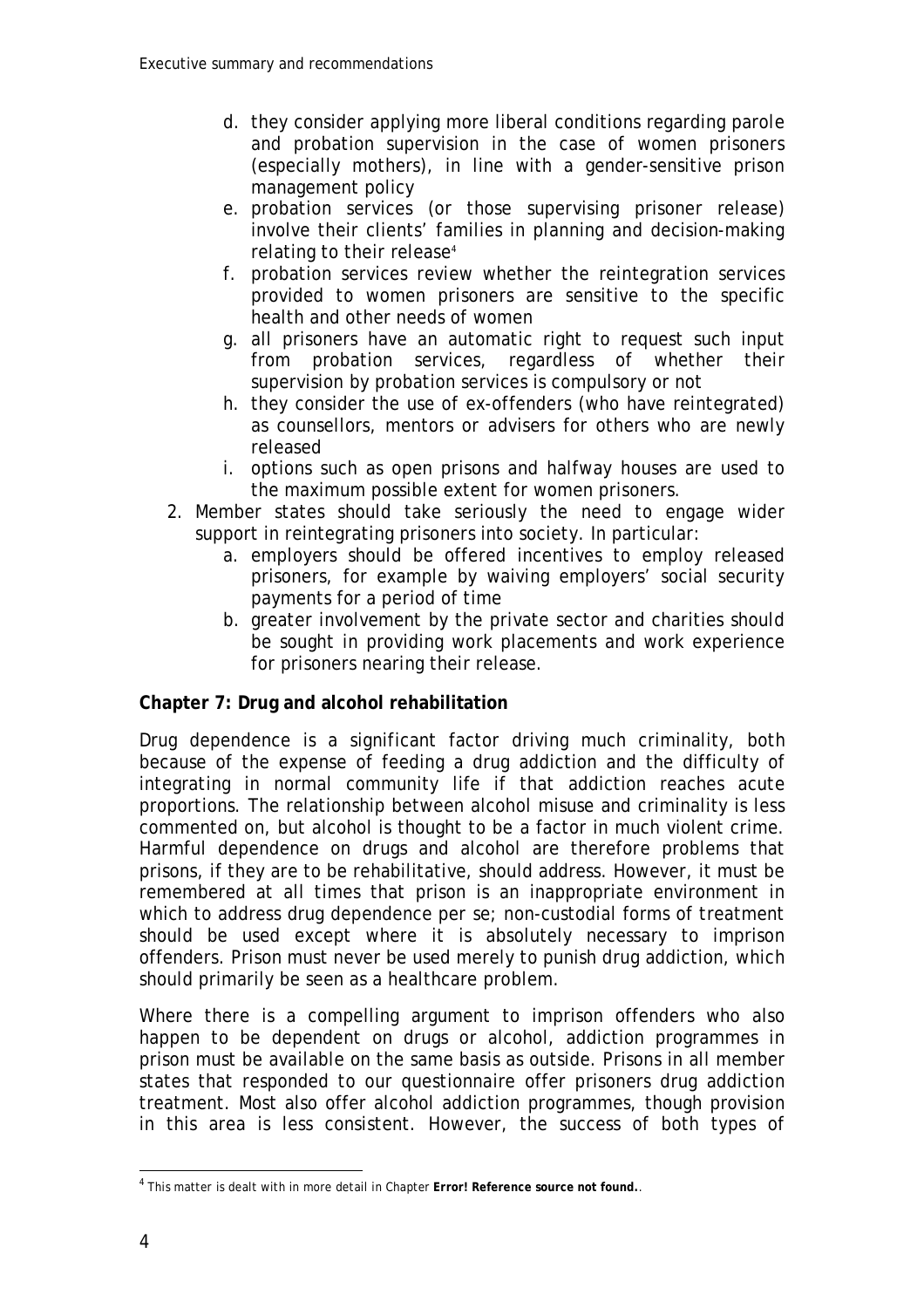programme is often compromised by a range of factors, especially the discontinuities between treatment inside and outside prison.

There are also healthcare implications concerning the use of drugs in prison. Drugs and alcohol are known to circulate in prisons, despite the best efforts of prison authorities to prevent this. It is probably impossible to completely control the trade in prison contraband; the high profit to be made on the prison black market can tempt visitors or corrupt staff to try and bring contraband into prisons. This means that efforts to treat addiction need to be balanced by pragmatism in confronting the reality that in some cases, prisoners will continue to use drugs. Prisoners who are dependent on drugs and alcohol should be rewarded if they take responsibility for their health and their addictions, but should not be put at risk if they do not. Drug and alcohol treatment in prison should be seen as a healthcare matter, and it should be recognised that prison may not in fact provide the best environment for such treatment.

- 3. Member states should ensure that they:
	- a. treat drug dependence as a health issue in the community, rather than in prison, except where criminal convictions other than for the drug dependence itself are judged to necessitate imprisonment
	- b. accurately and regularly monitor demand for drug and alcohol treatment programmes so that demand for them does not exceed supply
	- c. ensure that **both** drug **and** alcohol treatment programmes are available to all prisoners who wish to participate in them
	- d. **both** ensure that release plans are factored into prisoners' drug and alcohol treatment, so that early release or short sentences do not disrupt their treatment, **and** ensure that drug and alcohol treatment in prison are fully integrated with readily available programmes in the mainstream healthcare system, so that prisoners can make the transition after their release
	- e. offer incentives such as prison privileges or reductions in sentence for good behaviour to prisoners who successfully demonstrate that they have stopped using drugs
	- f. make measures such as needle exchanges available so that prisoners who are using drugs intravenously in prison do so with the minimum possible risk to their health.
- 4. Member states should ensure that for offenders whose drug or alcohol misuse has been a factor in their criminal behaviour, sentencing decisions should be taken so that:
	- a. non-custodial forms of treatment are prioritised except where there is a pressing public safety concern
	- b. in prison, foreign nationals and those who are serving short sentences are not discriminated against by being unable to access treatment programmes solely because they are shortly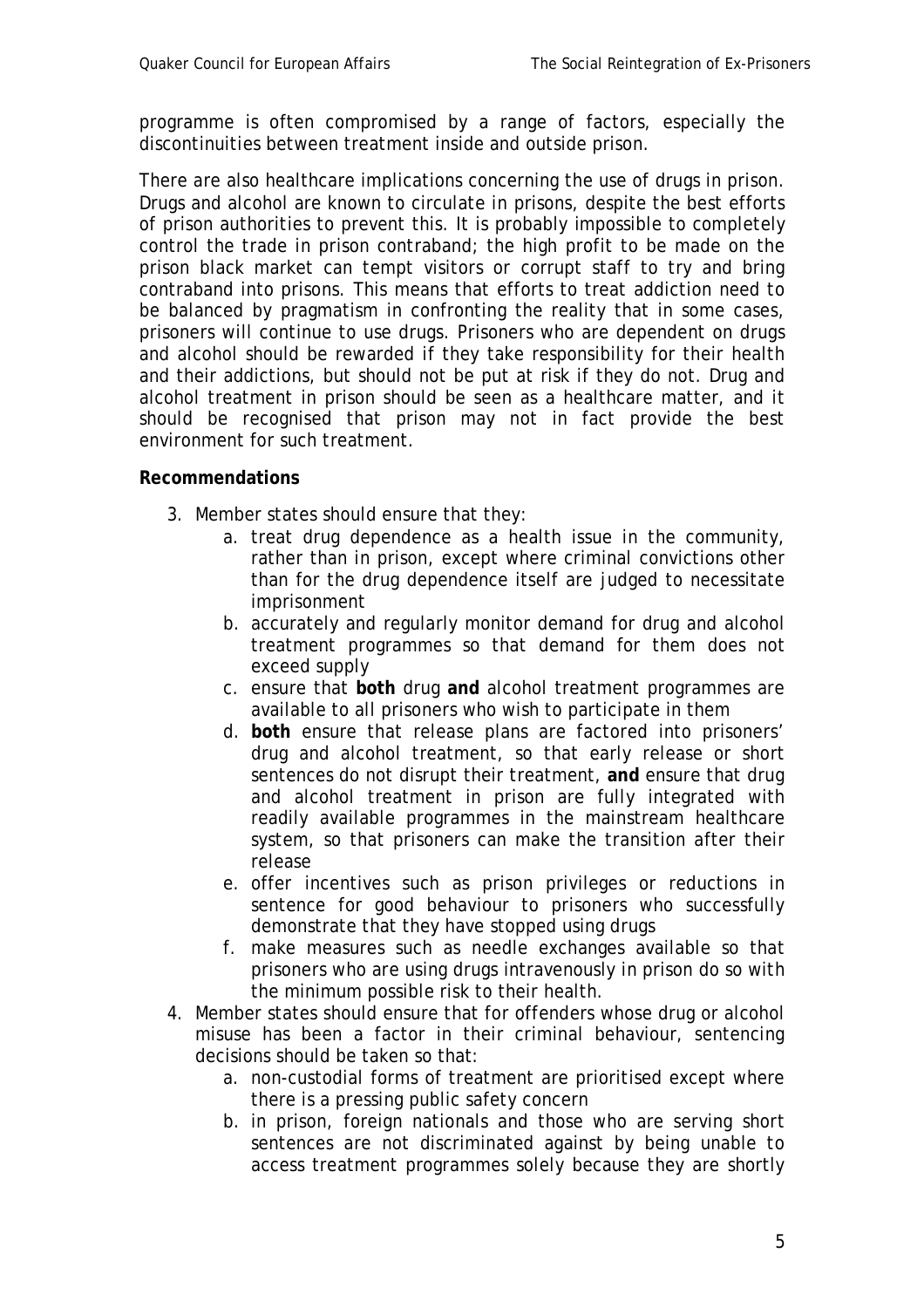to be released or transferred, or to be deported at the end of their sentence.

#### **Chapter 8: Sex offender rehabilitation**

Recidivism by sex offenders is among the most controversial issues in criminal justice in Europe. Especially in the case of child sex offenders, the public response to such crimes is one of abhorrence, and the factors motivating them are often complex, personal, and different to many of those motivating other forms of crime. Criminal justice systems in the Council of Europe therefore usually treat sex offenders with intensive programmes such as those from the Czech Republic and Sweden outlined in Chapter 8. These programmes mostly operate in prisons or secure psychiatric units – a response that could be characterised as part-punitive, part-medicalised.

A holistic approach to rehabilitation is important. No single programme acts in isolation. Most sex offenders, like most other prisoners, will be released in the end; yet they face greater challenges in the sense that the nature of their crimes may make it harder to seek the support of others in coming to terms with what they have done. Assistance therefore needs to be imaginative and able to respond to this problem, and must continue after release, when the offender may be most in need of support, and most at risk of recidivism. The Circles of Support and Accountability (CoSA) projects offer a model for such interventions.

- 5. The Council of Europe should extend its investigation of good criminal justice practice to identify and share good practice in the reintegration of sex offenders, to complement work already in progress on their management and control.<sup>5</sup> In particular:
	- a. information should be sought on the implementation of CoSA in Britain, Belgium, the Netherlands and elsewhere
	- b. information should be sought on other measures that successfully integrate sex offenders into the community
	- c. resolutions should be drafted on successes in this area with a view to sharing good practice among member states.
- 6. Member states should balance the management, supervision, monitoring and control of sex offenders with specific measures that seek to support their social reintegration. In particular, they should:
	- a. consider carefully whether voluntary schemes such as CoSA may complement the work of their probation services
	- b. investigate which existing civil society groups may be willing to publicise the scheme among their members
	- c. trial such schemes and monitor and evaluate their success
	- d. implement the programmes more widely if they reduce recidivism.

 5 Council of Europe, *Reinforcing measures against sex offenders: Report to the Committee on Legal Affairs and Human Rights*, Doc. 12243, 4 May 2010 [online], accessed on 20 January 2011, available at http://assembly.coe.int/main.asp?Link=/documents/workingdocs/doc10/edoc12243.htm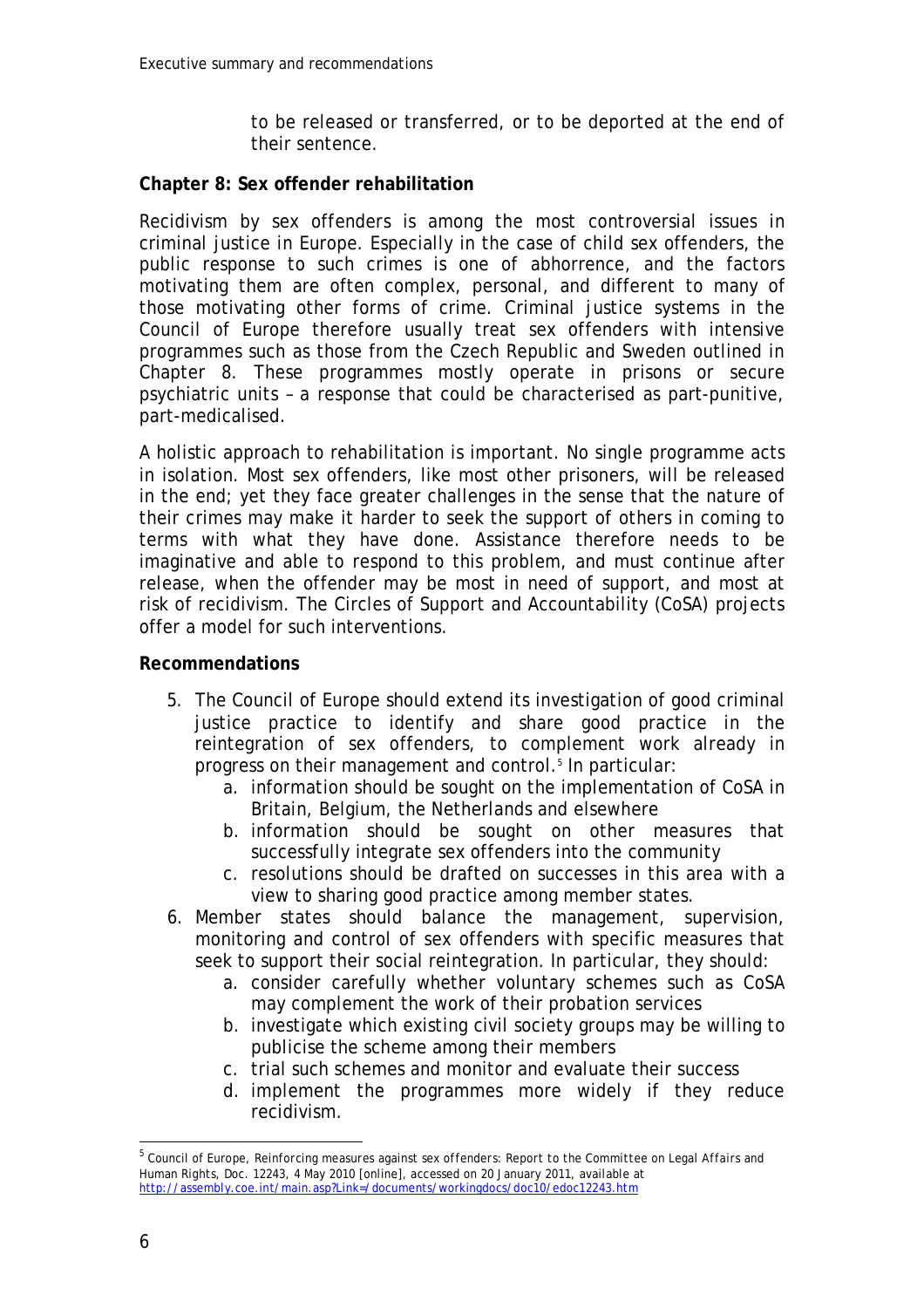#### **Chapter 9: Education and prisoner rehabilitation**

Education has the potential to be a major driver of rehabilitation. At best, it opens prisoners' minds to new possibilities and ways of understanding that can give them a way out of the cycle of reoffending. It can also have knockon effects elsewhere, for example by raising prisoners' skills so that they are more likely to be able to access a stable job after release, which in itself will help with reintegration. Considered more broadly, courses that encourage prisoners to think in a different light about family and other personal relationships may lead to better communication within families and a more positive, stable home environment.

Yet the level of educational achievement among prisoners in the CoE member states is low, and alarmingly few prisoners are accessing education and gaining qualifications. Most member states' governments identify short sentences and prisoners' lack of motivation as major causes. Rather under half say that oversubscription and the unavailability of courses cause low enrolment, but less than a fifth of those surveyed believe that childcare commitments or prisoner transfers prevent enrolment, though there is some evidence to the contrary. Most member states allow prisoners to make use of distance learning courses, and most make at least some level of computer access possible for prisoners. However, under a third allow prisoners to use the internet, and even these do so with restrictions. In most CoE states, prisoners can begin a course in prison for completion after release, and they are encouraged to do so. However, ex-prisoners face a range of problems in completing such courses, including course availability, cost, and work and family commitments. Provision of education to ex-prisoners after their release relies largely on the work of NGOs, but the state's education services and private companies play a part as well.

- 7. Member states should ensure that education is placed at the centre of efforts to rehabilitate prisoners. In particular, they should:
	- a. listen to prisoners' own ideas about what their individual educational priorities are
	- b. encourage greater participation in prison education, for example by exploring incentives that can be offered to prisoners for such participation
	- c. adequately fund education provision within prisons, recognising the long-term saving associated with lower reoffending rates
	- d. collect and collate better records about prisoners' educational background before their imprisonment, and their educational attainment while in prison, and use such records as a central measure of the effectiveness of their prison services
	- e. make the identification of educational needs and the planning of education a central part of planning each prisoner's release.
- 8. Member states should, as far as possible, reduce the practical difficulties that prevent prisoners from accessing potentially rehabilitative education services. In particular, they should: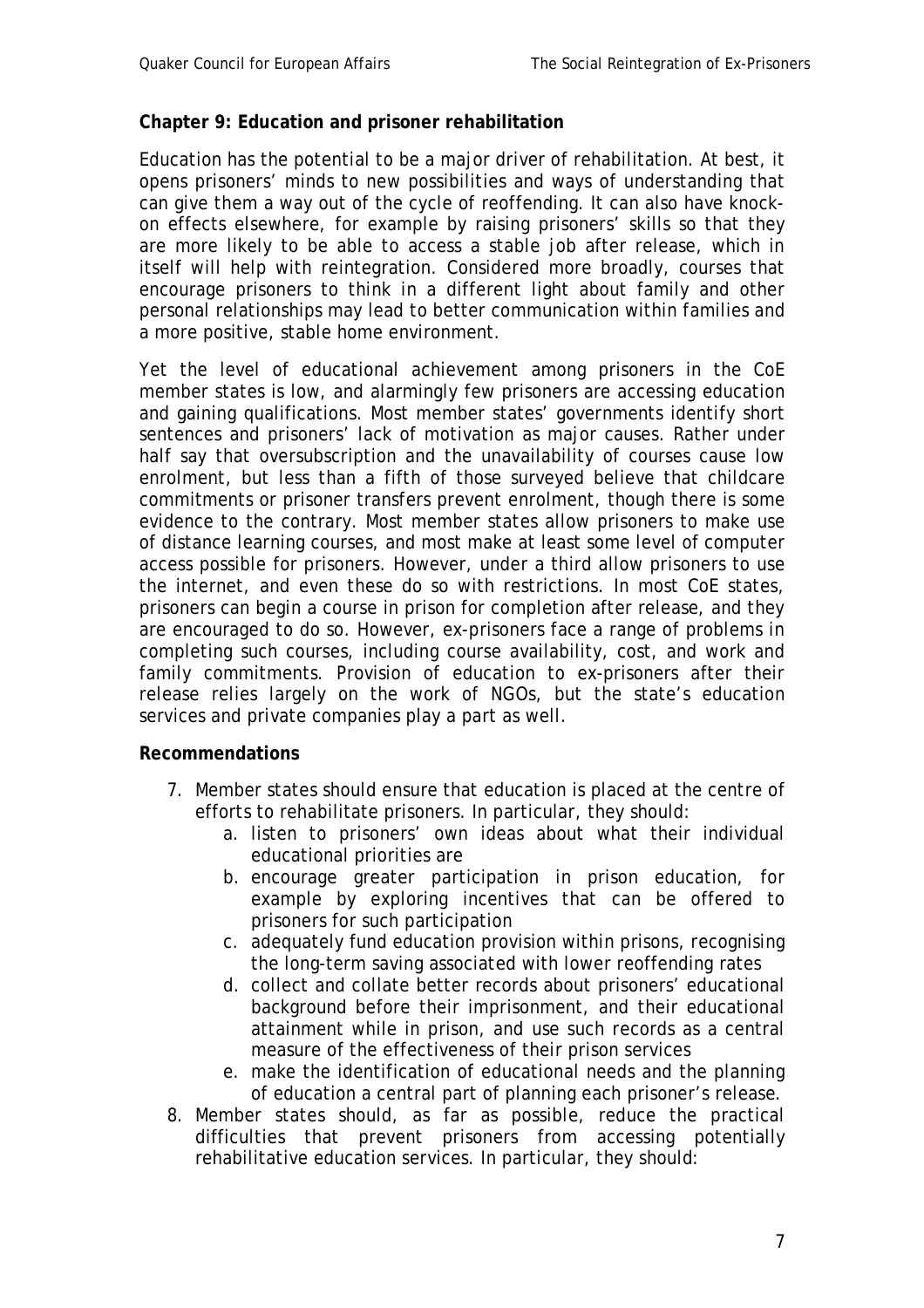- a. reduce the negative impact of short prison terms by exploring alternatives sanctions to replace them
- b. prevent women prisoners who have a child with them in prison from being excluded from prison education, by ensuring that the prison provides childcare
- c. explore ways to provide prisoners with greater access to educational materials and courses using computers and the internet
- d. explore ways to enable more prisoners to complete educational or vocational training programmes in the community
- e. link prison education services more closely to those outside the prison walls, so that prisoners are not prevented from completing courses started in prison by their local nonavailability after release
- f. explore the standardisation of prison education provision to avoid situations in which prisoners' transfer disrupts their education plans
- g. explore ways in which basic prison qualifications can be accredited as the equivalent of basic school qualifications, so that prisoners can enter other courses in mainstream education after their release
- h. ensure that there is proper recognition and accreditation of **all**  courses completed in prison, with resulting qualifications integrated to the country's qualification regime
- i. for courses for which a provider cannot be found outside prison, to allow prisoners to return on a voluntary basis to prison after the completion of their sentence, to finish courses they would otherwise be unable to finish
- j. provide support and advice to prisoners whose family or work commitments might lead them to drop a course they started in prison before completion.

#### **Chapter 10: Housing, employment and financial management**

Making sure that ex-prisoners have a chance to access housing and employment is of paramount importance to the prevention of reoffending. Neither is likely to achieve their full benefit unless prisoners can successfully manage their own finances after their release.

Many interventions can be offered in prison that will help maximise the chances of successful rehabilitation. Prisoners are often without a stable home when they enter prison, and many return to society with no or substandard housing. In some cases the fact of their imprisonment may be used as a spurious justification for their being denied access to accommodation after release. 'Halfway houses' provided by prison and probation authorities provide only a short-term solution but do so positively in numerous member states. Different authorities are responsible for housing in different member states, and they are rarely the same as those responsible for ex-prisoners. But collaboration and communication between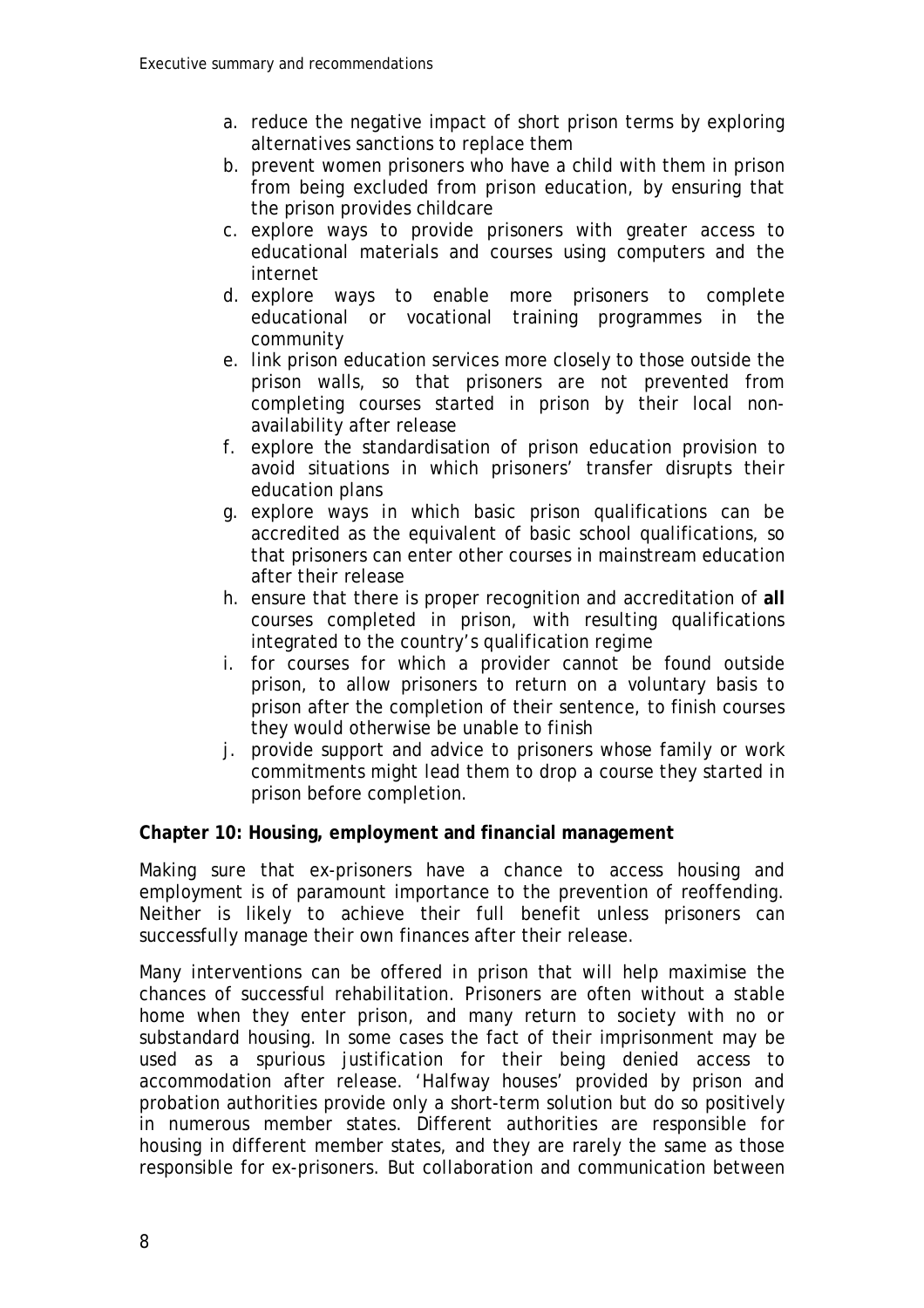these different authorities is clearly important, and could take their cue from the well-defined Norwegian 'return guarantee', which defines the responsibilities of both sides so that they cooperate to ensure that exprisoners have the best possible chance of reintegrating with law-abiding society.

Prisons can do even more to resolve the problem of prisoner unemployment after release; the provision of education and work programmes can and do have great benefits. However, opportunities to integrate this work into life outside the prison walls are being missed. Prisoners' ties with family and friends (which can in turn help with areas like housing) can be made more positive if they are able to contribute financially while in prison. Prison administrations are missing a rehabilitative opportunity if prison programmes do not both cover effective financial management skills and provide the opportunity to put them into practice by allowing serving prisoners to plan for their release and save a proportion of their earnings whilst in prison. The provision of such opportunities in Council of Europe member states appears to be inconsistent, as does the relationship between prison wages and national minimum wages.

- 9. Member states should give active consideration to the role that can be played in prisoner reintegration by meaningful and fairly paid work **accessible throughout the whole of a prison sentence**. In particular, they should:
	- a. consider allowing social enterprises to be set up in prison
	- b. consider clarifying and defining the terms on which prisoners can conclude contracts with employers in prisons
	- c. strive to resolve ambiguities over prisoners' tax status, after due debate and consultation on the desirability of prisoners' tax payments
	- d. clarify the relationship and balance between security and rehabilitation, as applied to the question of prison work, lest those ambiguities lead to destructive conflict between prisons and prison employers
	- e. find ways to reconcile the legitimate security concerns of prison and the legitimate business concerns of employers, so that it is possible (initially at least) to resolve disciplinary issues within the framework of the employment contract
	- f. engage in open public debate and consultations about the means and ends of prison work and their impact on the desired results of imprisonment
	- g. consult the public to find a socially acceptable means of accommodating the fact that prisoners have few living costs, for example by ensuring a proportion of prisoners' wages are set aside for charitable donations
	- h. support the aims of long-term rehabilitation by ensuring that prison enterprises are not expected to take on an unsustainable burden of employing short-sentence prisoners in menial, unskilled work.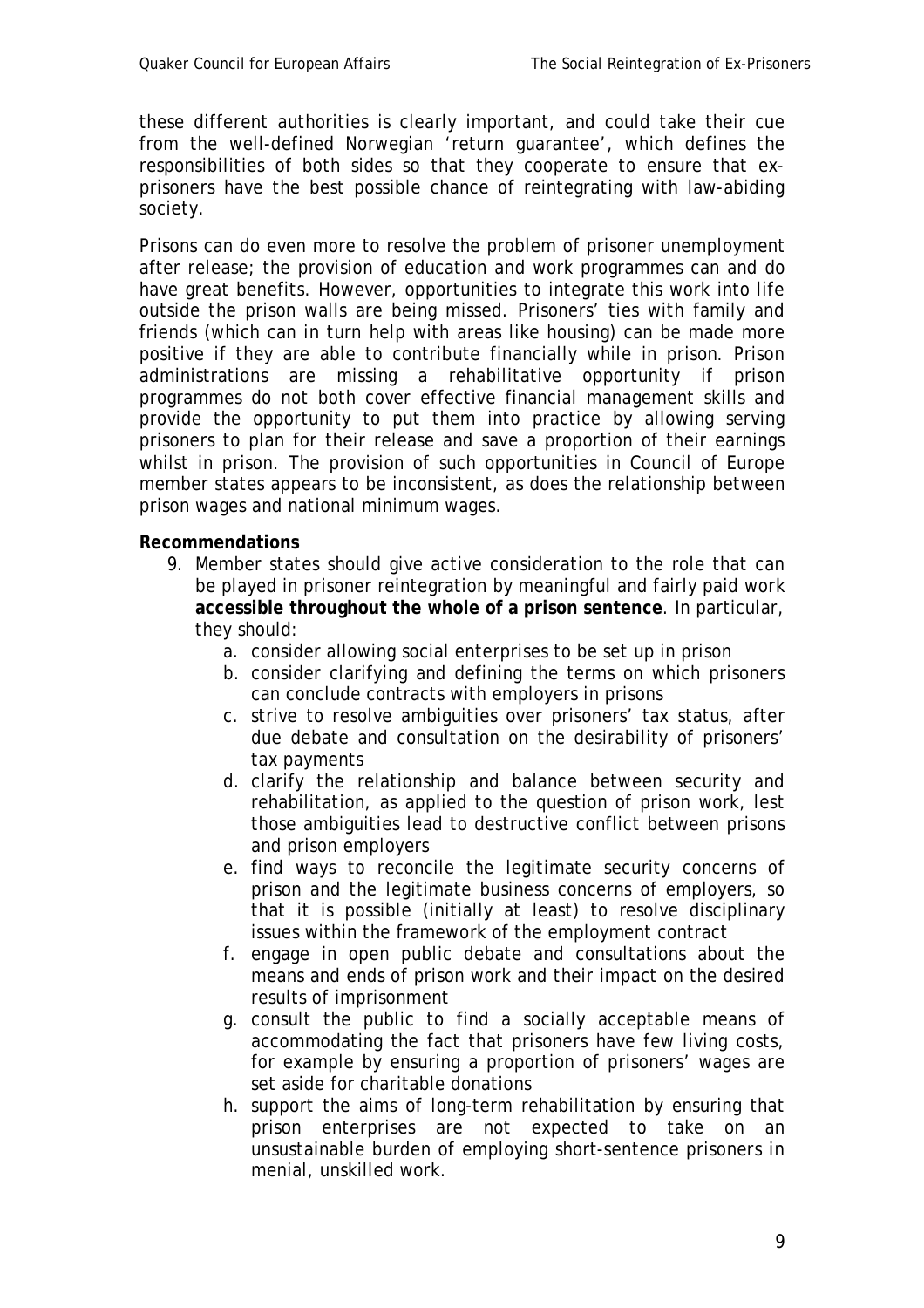- 10.Member states should prepare prisoners for reintegration by:
	- a. monitoring the unemployment rate of prisoners before and after their incarceration, and making this an explicit measure of the success of imprisonment
	- b. ensuring that prisoners have, and know they have, access to education in effective personal financial management
	- c. ensuring that prisoners are able to reinforce their financial skills by allowing them to save for their families, or for the period after their release
	- d. working with banks and other private or third-sector organisations to help remove practical obstacles to prisoners' management of their finances after release, for example by helping prisoners to open bank accounts outside prison.
- 11.Member states should ensure that prisoners are able to access housing after release by:
	- a. keeping accurate records of prisoners' housing situation before prison, updating this during the sentence, and using it to identify housing needs after release
	- b. ensuring good communication between prison authorities and those responsible for housing, and defining clearly institutions' responsibilities towards prisoners
	- c. ensuring that prisoners' own needs and wishes are taken into account, for example making housing authorities aware of prisoners' own wishes as to where they feel they need to be housed in the interests of their rehabilitation.

#### **Chapter 11: The role of family and friends in reintegration**

Prisoners' family relationships are among the most important factors in their rehabilitation. A stable home environment can be a base of strength while a prisoner faces the challenges of finding a new job, adapting to a different lifestyle 'on the outside'. This is especially true when the prisoner in question has served a long sentence. Family contact is so important because it has the capacity to reinforce most or all other potentially rehabilitative interventions. Families do this by offering practical support and reinforcement, but perhaps more importantly because they reinforce prisoners' motivation and tenacity in pursuing goals.

Prisons must therefore facilitate contact between prisoners and their families, so that the socially isolating effects of prison are mitigated. Unnecessary practical restrictions on family contact should be removed. Most CoE member states we surveyed do not centrally monitor or track the average distance of prisoners from their families, though some countries have the explicit aim of keeping prisoners close to their homes where possible. A majority in our sample allow prisoners to receive visitors once a week or more, but a significant minority allow visits as infrequently as once a month, and one country (Lithuania) unacceptably cuts off visits altogether as a disciplinary measure. Prisoners' communication with family and friends is relatively unrestricted if using letters or making telephone calls, but a significant number of countries do not allow daily telephone calls, and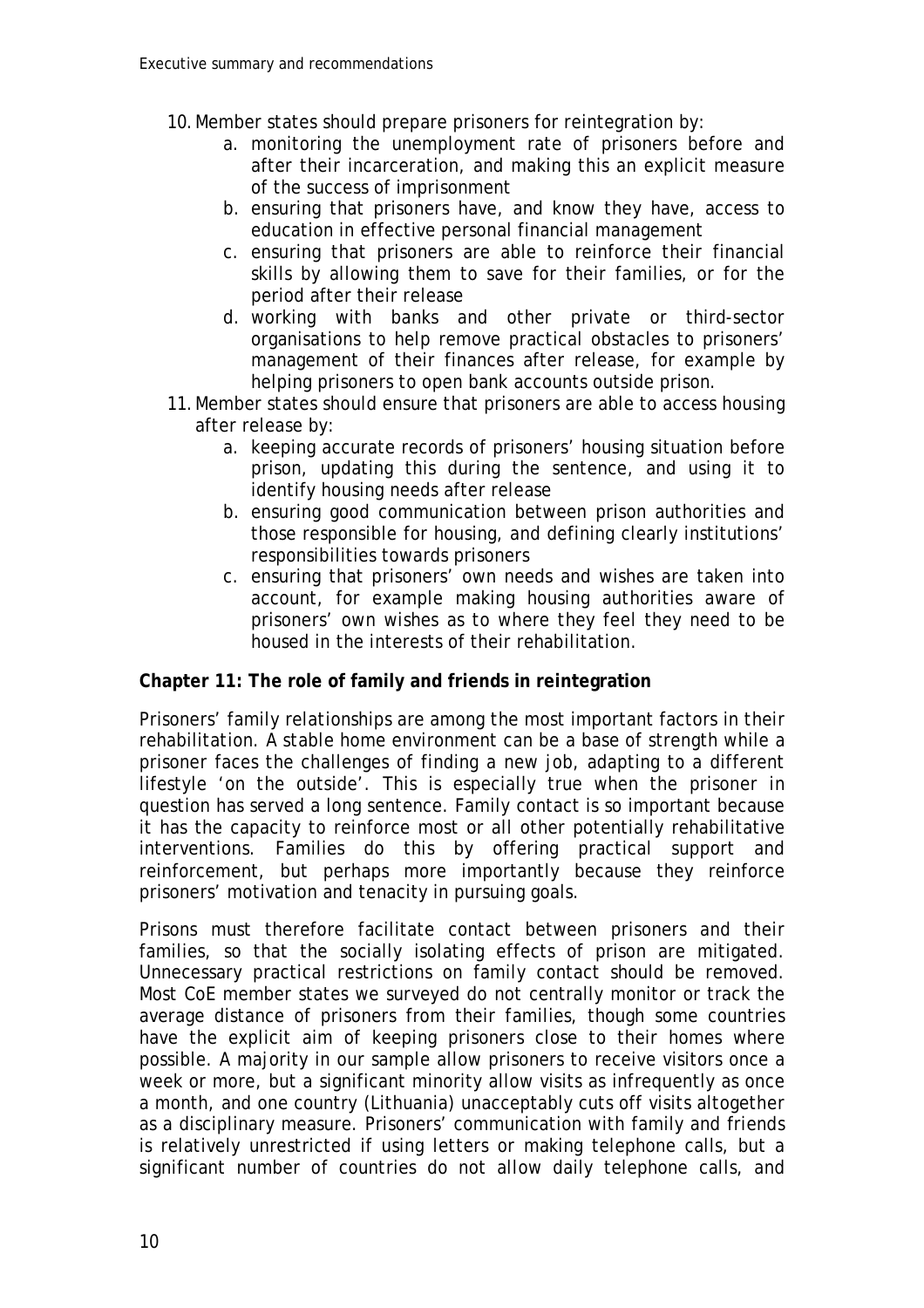prisoners rarely have access to email or other electronic means of communication. This reliance on pre-internet media is apparent also in the means by which prisoners are allowed to keep up with events and developments in the outside world. Print media and television are dominant, and very few prisoners are able, as a matter of course, to keep up with news and developments using the internet. Good practice in resettlement planning suggests that quality family contact can have a great impact even on serial reoffending. If prisons facilitate an honest and full exchange of views, taking into account the needs of both sides, families can help to make reintegration work.

- 12.Member states should ensure that prisons recognise the strain placed on prisoners and their families by imprisonment and release, and provide support as appropriate. In particular, prisons should:
	- a. aim to appraise themselves of a prisoner's family and social networks, and their rehabilitative potential, from the beginning of the prisoner's sentence
	- b. when receiving a new prisoner (either at the start of a sentence or after a transfer), immediately and directly inform the prisoner's family about how they can stay in contact, what the regulations are regarding visits, and who to contact with questions or worries
	- c. facilitate communication between prisoners and their families about the problems that have been caused by their imprisonment and the worries that arise from the prospect of their release
	- d. involve prisoners and their families in the prisoner's release planning well before the release date
	- e. link needs identified by the prisoner and their family to courses, counselling or other interventions that will assist their reintegration
	- f. recognise the potential that families have to reinforce and build on the prison's own work
	- g. allow prisoners home on conditional release before the end of their sentence so as to acclimatise them to life outside prison gradually.
- 13.Member states should facilitate continued contact between prisoners and their families during the period of a prisoner's incarceration. In particular, they should:
	- a. collect and compile information on how far prisoners are kept from their families, aiming to reduce this distance wherever possible
	- b. remove restrictions on prisoners' communication with their families, including those that arise from the cost of such communication being beyond prisoners' means
	- c. recognise that the rights of prisoners' children to parental contact are independent from judgements about whether the prisoner has a right to see their children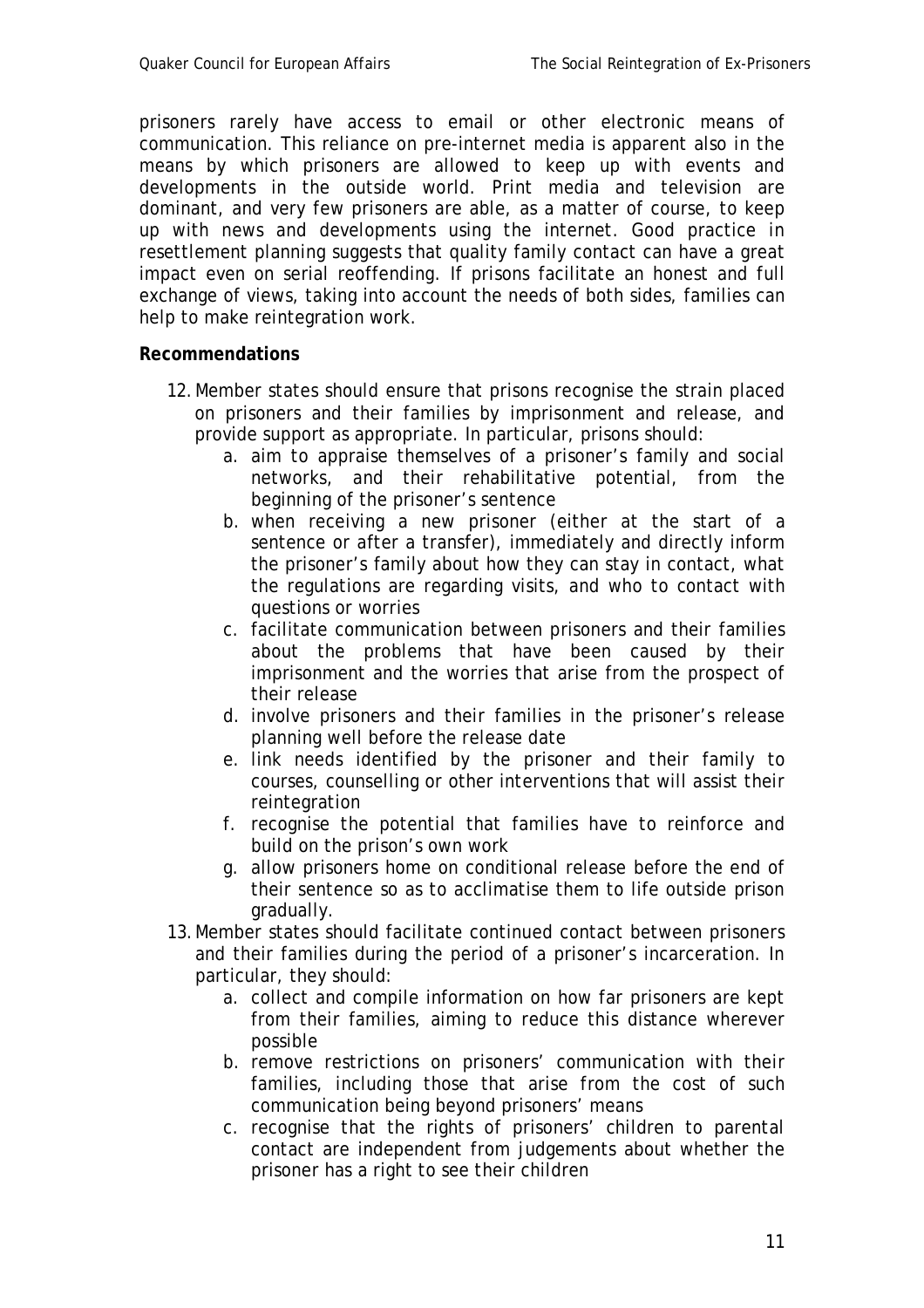- d. make it easier for prisoners to use appropriately controlled and restricted internet access to communicate with members of their family and keep abreast of developments in the outside world
- e. collect feedback from families and prisoners about the quality of prison visits and, as far as possible, act on this feedback to mitigate the stresses of visits
- f. expand the availability of longer visits, conjugal visits and conditional release for family contact.
- 14.Member states should recognise the individuality of prisoners and the fact that their rehabilitation may not be served by the same measures in all cases. In particular, they should:
	- a. be flexible in allowing prisoners who have no family ties, or feel that their family is not the appropriate environment to live in post-release, to nominate and involve others such as extended family members or trusted friends in their reintegration
	- b. publicise befriending schemes to prisoners
	- c. mitigate the isolation of foreign prisoners whose families are unable to visit them in person by making available additional opportunities for contact by other means and being flexible by allowing greater flexibility in the prison regime (for example by allowing them to make and receive calls outside the usual hours where necessary).

#### **Chapter 12: Prisoners and voting**

Several CoE member states exercise a blanket ban on prisoner voting, and numerous others a variety of bans that apply to individual categories of prisoners. In some cases, the ban extends after the prisoner's release. The recent *Hirst vs. United Kingdom* case is one of a range of judgments from the European Court of Human Rights (ECtHR) in which it is made clear that a blanket ban based solely on the fact of imprisonment is not acceptable. At best, disenfranchising prisoners fails to protect the public or reform the offender. At worst, it undermines democracy and the legitimacy of the government, and contributes to the continued exclusion of the prisoner.

- 15.The Council of Europe should consider:
	- a. clarifying in which cases it considers it acceptable for member states to remove the franchise from prisoners.
- 16.Member states should:
	- a. remove all blanket bans on prisoners voting
	- b. define clearly the basis on which prisoners may receive bans and issue sentencing guidelines
	- c. remove any restrictions that are judged to be necessary as soon as the prisoner's sentence is over.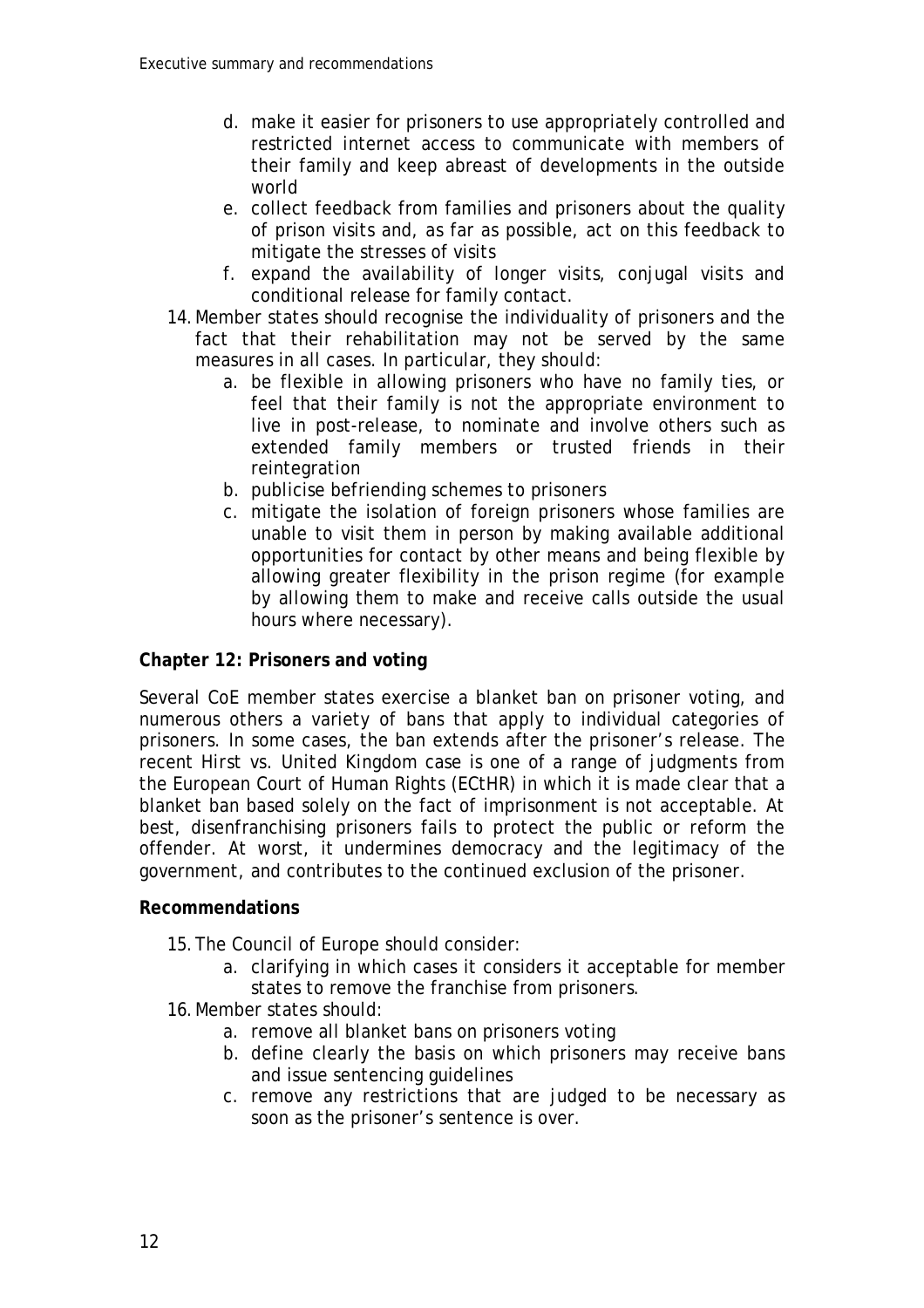#### **Chapter 13: Restorative justice and prisoner reintegration**

Procedures based on restorative justice (RJ) provide a structure within which those directly affected by a crime can decide how to deal with its aftermath. This kind of decision is often left to chance in more traditional sanctions, and both victims and offenders can struggle to overcome the impact of the crime on their lives as a result. RJ can have different applications. It has the potential to turn offenders away from crime when their activities first bring them into contact with the justice system: hitherto the use of RJ has mostly aimed to provide an alternative to incarcerating those who have committed minor offences, in the hope that real understanding of the consequences of their actions may prove a more persuasive deterrent than a prison term.

But the enormous, life-changing effects of more serious crimes, especially those involving violence, mean that RJ practices **also** have enormous potential as a tool to mitigate the isolating effects of imprisonment. In facilitating contact between the prisoner and those affected by their actions, RJ provides the forum for a genuine admission of guilt and remorse. It can thereby facilitate the reintegration of serious offenders who have been imprisoned. RJ can also involve the community in the rehabilitation of offenders. As such, it returns power to those whose lives have been affected and can assist prisoners' reintegration. In particular, many people in prison feel remorse, yet prison systems offer few opportunities that enable prisoners voluntarily to make amends. The neglect of the human need to put things right frustrates prisoners' legitimate desires to become contributing members of society.

- 17.The Council of Europe should consider further investigation of the contribution that can be made by RJ practices to offender rehabilitation. In particular:
	- a. further research into the implementation of RJ in prisons should be carried out with a view to sharing good practice and preparing guidelines on its use.
- 18.Member states should implement RJ programmes for prisoners, alongside other programmes aimed at the rehabilitation and reintegration of offenders. In particular:
	- a. consideration should be given to the use of RJ (particularly victim-offender mediation) for prisoners who have committed serious crimes
	- b. preparations for release should be guided by restorative principles, with the parties involved open to acknowledging harms, and taking responsibility for repairing the harm done
	- c. the release of prisoners at the end of their sentence should be guided by the principle that their full citizenship rights be restored to them
	- d. prison administrations should consider carefully whether a prison itself is the appropriate environment for RJ meetings to take place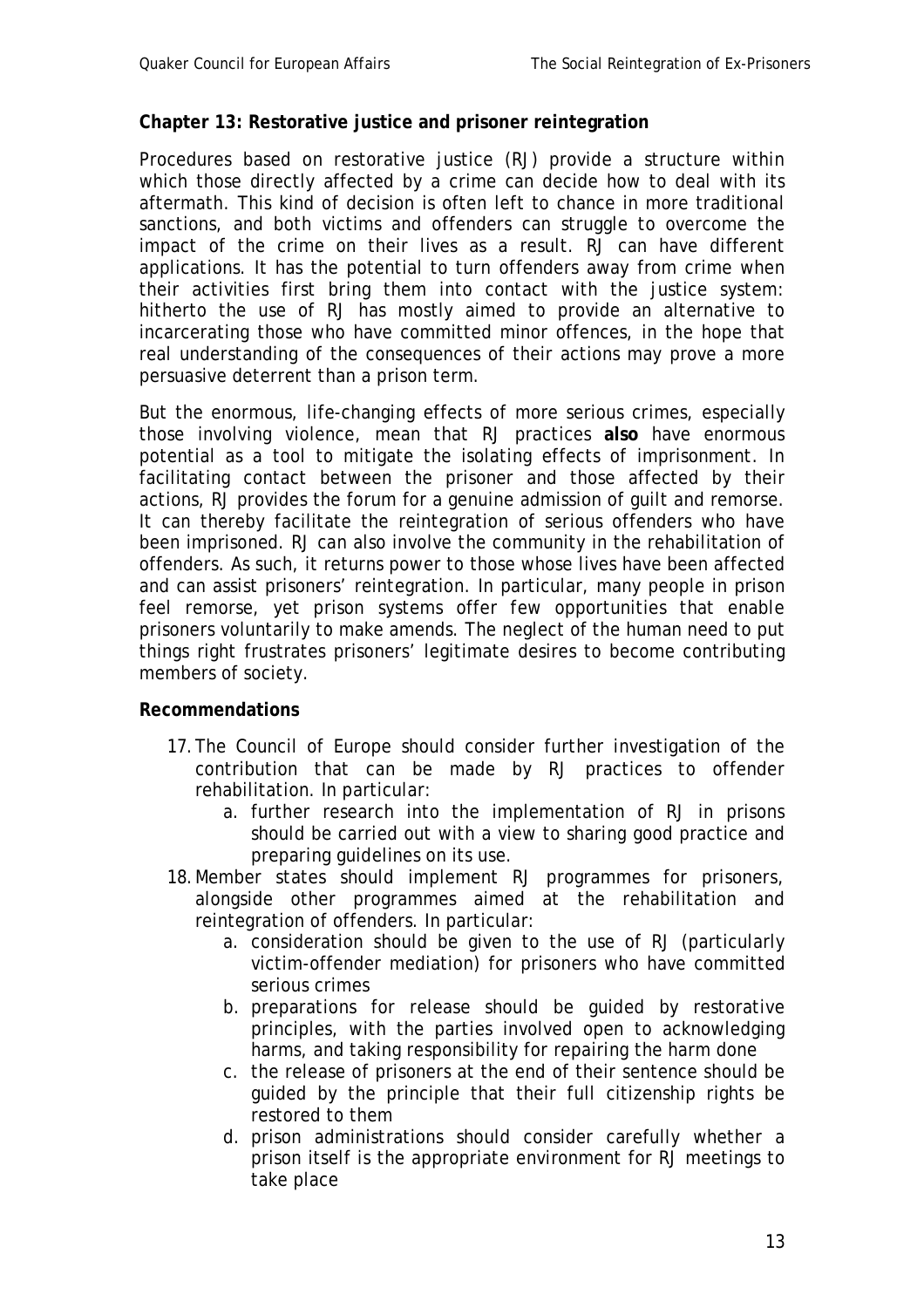e. if they decide it is, all necessary steps should be taken to provide a suitable environment within the prison in which RJ meetings can take place, and to mitigate the impact of security measures on victims visiting prisons.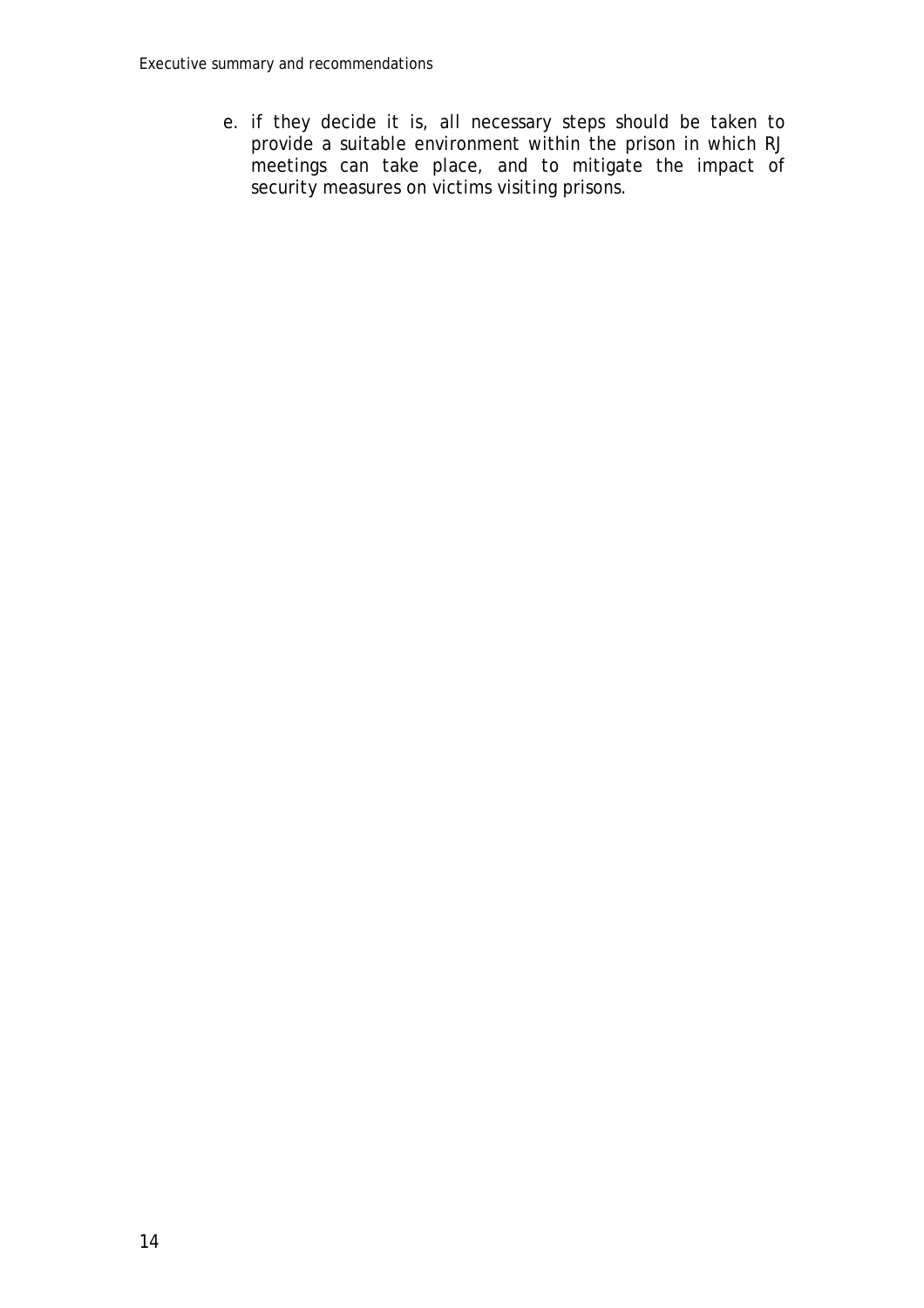'We cannot impose these serious penalties upon individuals unless we make a great effort and a new effort to rehabilitate men who have been in prison, and secure their chance to resume their places in the ranks of honourable industry. The present system is not satisfactory.'

*Winston Churchill, in a speech to the House of Commons, 20 July 1910*